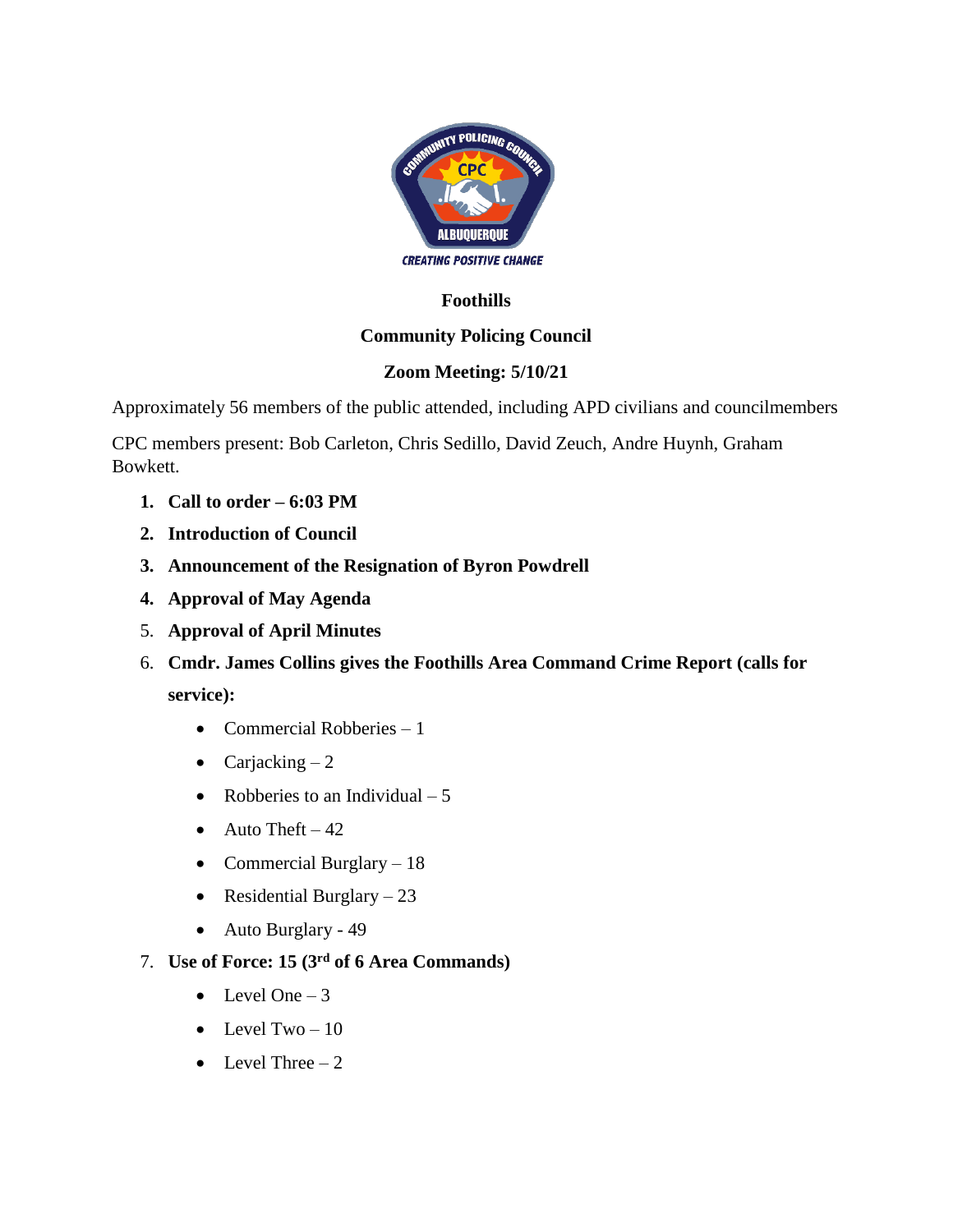Most calls are from family disputes and service calls. Seven guns stolen. A question was asked on mask wearing and suspect identification.

- **8. Introduction of Speakers; Coordinator CABQ Office of Diversity and Inclusion Mariela Ruiz-Angel, CABQ Emergency Communications Center Manager, Erika Wilson**
- 9. **Ruiz-Angel presents on new Albuquerque Community Safety Department:** Third branch of public safety in Albuquerque, they will be responding to 911 calls that do not need Police or Fire Department.
	- Will reduce policing footprint.
	- Will improve access to social services
	- ACS has created a planning committee.
	- There will be a Mobile Crisis Team of licensed clinicians.
	- There will be behavioral health responders.
	- There will be Emergency Community Responders.
	- The original January June Timeline is almost complete.
	- •

# **10. Wilson Speaks on the Communications Center.**

- There are 144 Comm. Center employees and currently 25 openings.
- There have been issues completing the slots such as prospective employees not meeting minimum qualifications.
- Seven weeks of training are offered to ECC employees.
- Call center operators will be trained to send non-violent calls to ACS.

# **11. Questions**

- What is the timeline for 911 and 242-COPS calls being directed to ACS?
- How will calls be screened?
- Will ACS be involved in calls which improve weapons?
- What sort of vehicles/ uniforms will be provided to ACS staff?
- What is the effect of mental illness rate on the incarcerated population?